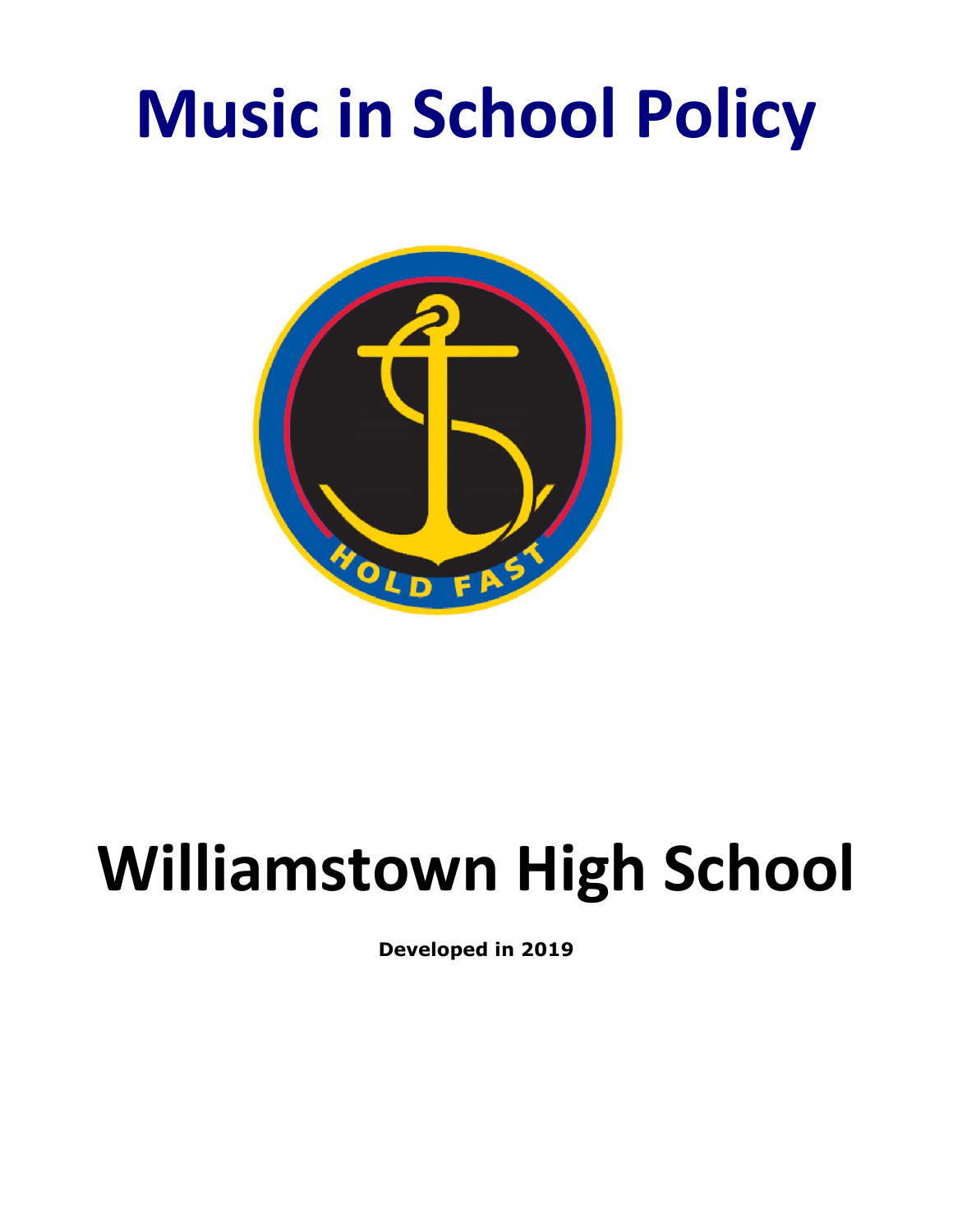

### **Music in School Policy**

| <b>Development process</b>                                                                                                                                                                                | <b>Rationale</b><br>1.                                                                                                                                                                                                                                                                                                                                                                                                                                                                                                                                          |
|-----------------------------------------------------------------------------------------------------------------------------------------------------------------------------------------------------------|-----------------------------------------------------------------------------------------------------------------------------------------------------------------------------------------------------------------------------------------------------------------------------------------------------------------------------------------------------------------------------------------------------------------------------------------------------------------------------------------------------------------------------------------------------------------|
| This statement explains<br>"why" the policy has<br>been developed. The<br>general overview of the<br>policy refers to any<br>background or<br>directives that led to<br>the development of the<br>policy. | At Williamstown High School we value and are interested in creating and enhancing a learning<br>community that maximises the learning opportunities for all students during the school day.<br>The school understands that there are times when students may want to listen to music on<br>devices (eg: mobile phone, ipad, netbook device, other type of devices). This policy clearly<br>outlines our expectations regarding the appropriate use of listening to music on music devices<br>by students during the school day and extra-curricular activities. |
|                                                                                                                                                                                                           | <b>Purpose</b><br>2.                                                                                                                                                                                                                                                                                                                                                                                                                                                                                                                                            |
| A brief statement<br>defining "what" the<br>policy is intended to<br>accomplish and the aim<br>of the policy.                                                                                             | The school aims to provide a happy, safe and stimulating learning environment for all students.<br>The purpose of this policy is to ensure that listening to music does not disrupt this learning<br>environment. The policy seeks to clarify the responsibilities of staff, parent/guardians and<br>students with regards to appropriate use of listening to music on music devices by students<br>during the school day and extra-curricular activities.                                                                                                      |

#### **3. Implementation**

#### **The School will:**

- Take a school-wide consistent approach to explicitly teaching expectations about appropriate use of listening to music on music devices during the school day, particularly in the classroom, and during extra-curricular activities.
- Inform all new students and staff of the music in school policy and practices at WHS.
- Implement periodic professional learning for staff that will better inform staff members of current issues and strategies to proactively handle issues regarding the appropriate use of listening to music on music devices during school hours.
- Ensure staff maintain a consistent approach to enforcing the policy.

#### **Student and parents/guardians responsibilities:**

- It is the responsibility of students to abide by the guidelines outlined in this policy. Parents/guardians need (reasonably) to be aware of the school expectations and potential ramifications should their child participate in unauthorised use of music devices.
- Music devices are brought to and kept at school and used entirely at the owner's risk. The school cannot accept any responsibility for theft, loss, damage or health effects (potential or actual) resulting from these devices.
- Students and parents should recognize that devices are a target for theft, consequently, they should always be stored in a safe and secure place.
- Parents, guardians and students are asked to respect the learning environment at WHS. Listening to music on music devices must be used only under teacher direction for educational purposes. This includes listening to music on music devices while undertaking studies in the classroom, during study sessions and during extra-curricular activities
- These guidelines also refer to listening to music on music devices during assemblies, excursions, incursions, extra-curricular activities, camps, detentions, reflection / reteaching sessions or other teaching activities.
- Under the direction of the Student Welfare Coordinator, and with the support of the parent / guardian, some students may be given an exemption to the above guidelines to support their wellbeing.

This section details **"how"** the policy statement will be achieved. It may set requirements for different parts of the school community (for example, staff, students, parents) as well as outlining **"who"** will be responsible for the implementation of the policy.